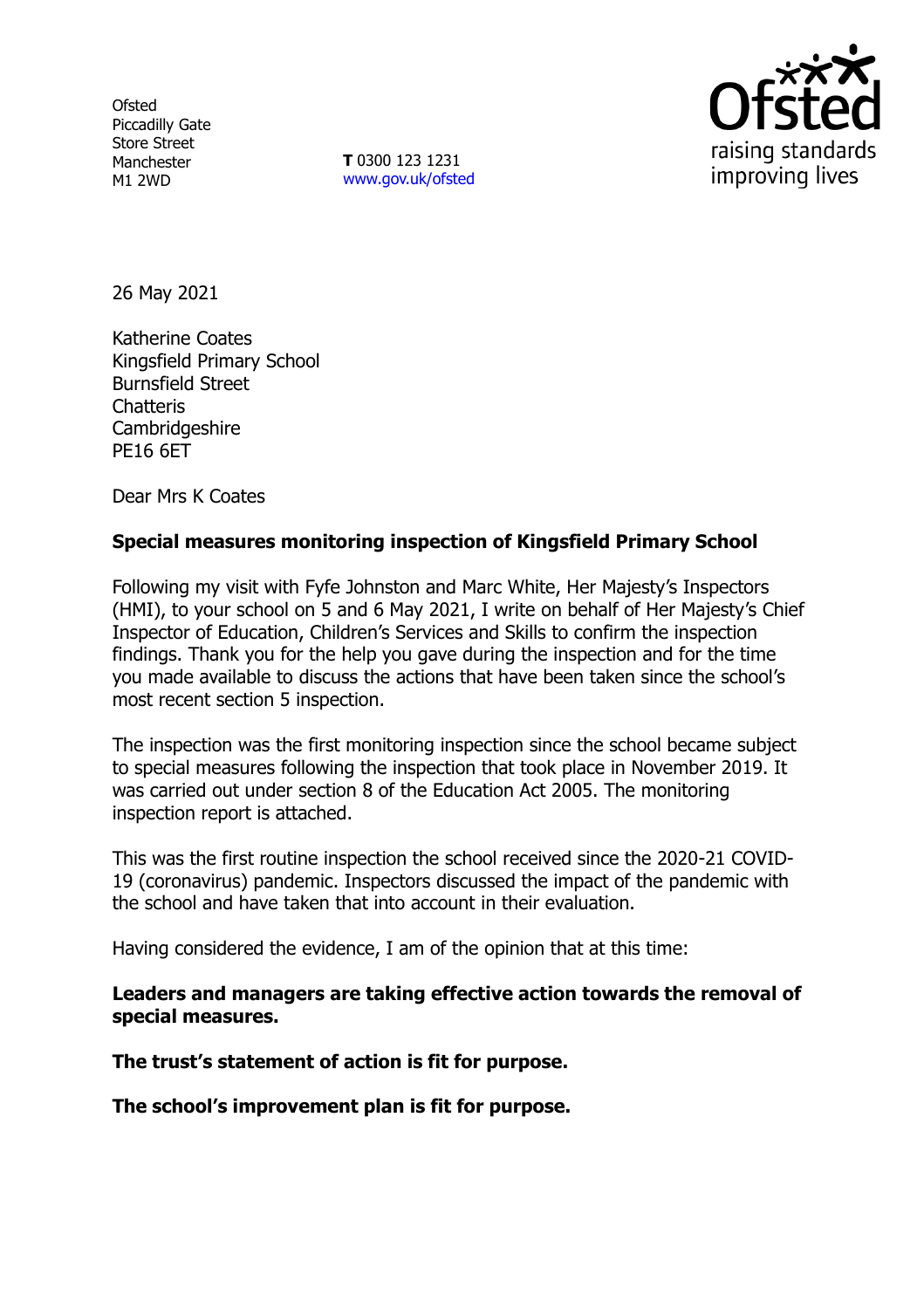

## **Having considered the evidence, I am of the opinion that the school may appoint newly qualified teachers.**

I am copying this letter to the chair of the board of trustees and the chief executive officer of the Active Learning multi-academy trust, the regional schools commissioner and the director of children's services for Cambridgeshire. This letter will be published on the Ofsted reports website.

Yours sincerely

Steve Mellors **Her Majesty's Inspector**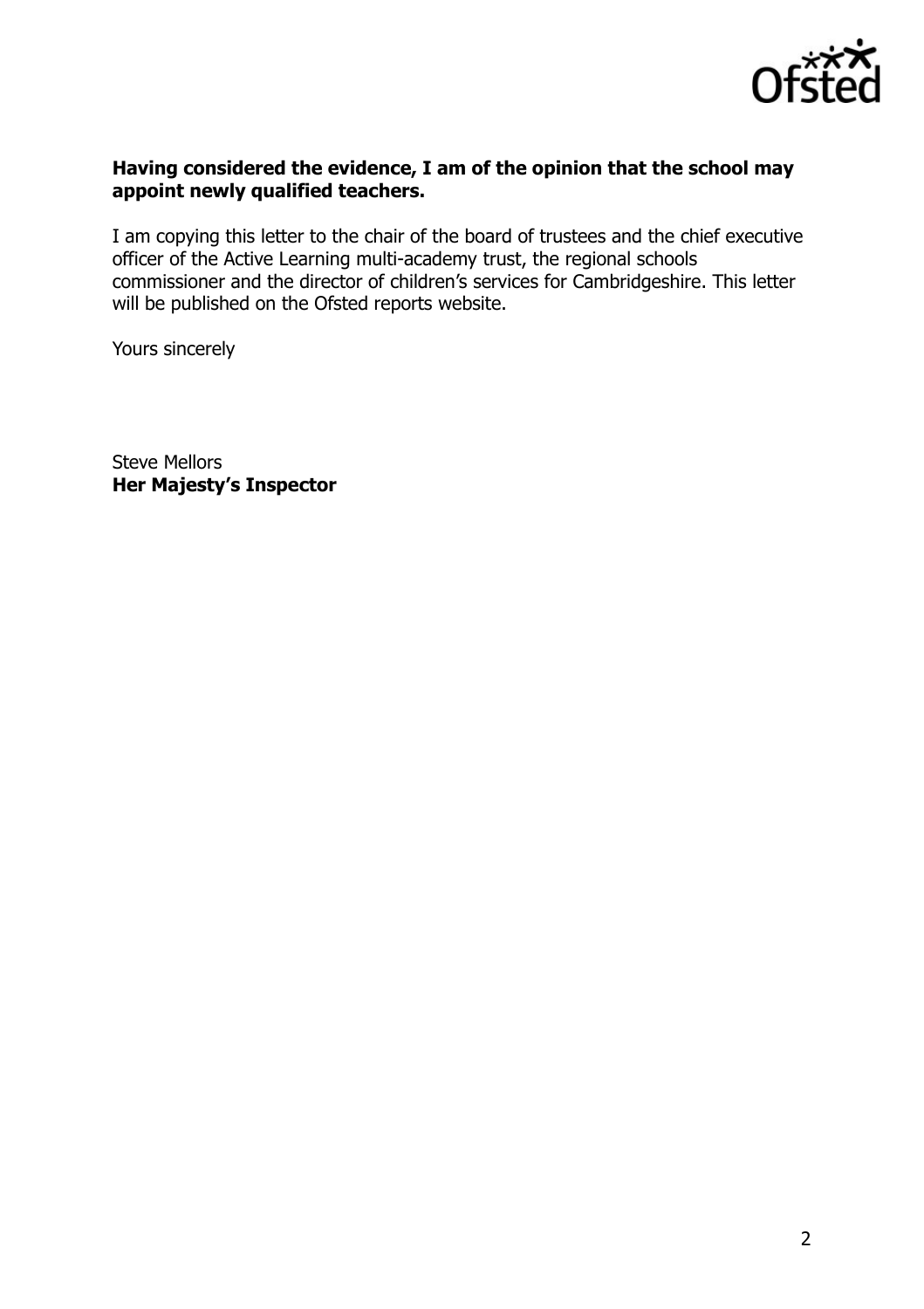

## **Report on the first monitoring inspection on 05 May 2021 and 06 May 2021**

# **Context**

Since the previous full inspection, carried out in November 2019, there have been significant changes in senior posts. The headteacher took up position in September 2020. An assistant headteacher joined the school in April 2020 as the special educational needs coordinator (SENCo). Another senior leader has now returned to her role following a period of leave.

There have also been changes in staffing. Four members of staff have left the school and leaders are using supply teachers to cover the vacancies. Leaders have also appointed a specialist intervention teacher to provide additional capacity to the teaching staff.

The interim executive board (IEB) continues to provide governance to the school. The IEB is chaired by the trust's chief executive officer (CEO).

At the time of the inspection, a small number of pupils were self-isolating. These pupils are receiving education remotely which is in line with the remote education offer.

The partial closure of schools owing to the COVID-19 pandemic and staffing instability, has delayed some of the school's plans, most notably in regard to the implementation of the curriculum.

## **The progress made towards the removal of special measures**

Since the headteacher's appointment, she and senior leaders have wasted no time in addressing the weaknesses in the curriculum identified in the previous full inspection. Curriculum plans have now been written for every subject. The plans identify the important things pupils need to know, building their knowledge systematically. Teachers have contributed to the curriculum plans. They are working in teams to ensure that the curriculum's plans include key threads of learning. As a result, subject plans reflect a clear vision for successful learning at Kingsfield Primary School.

Where the curriculum is developing most effectively, subject leaders and teachers have a strong understanding of how to deliver these subject plans to pupils. In some subjects, such as mathematics, leaders are adapting plans to address gaps in pupils' knowledge in a meaningful and effective way. This is not the case in all subjects.

Not all teachers have a secure understanding of the subjects they teach, and some subject leadership is less well established. Not all subject leaders are ensuring that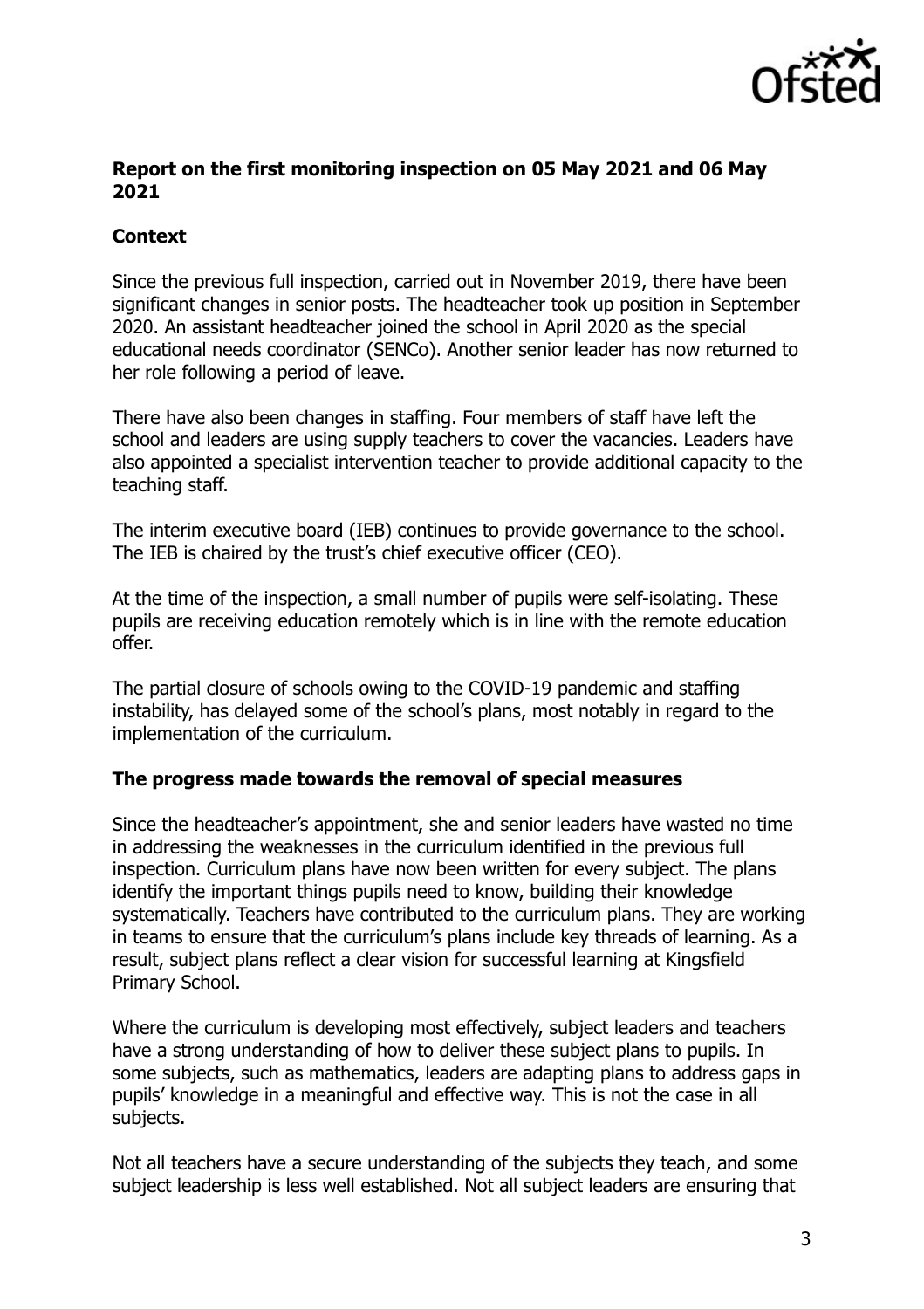

teachers are confident in adapting curriculum plans so that pupils learn well. The checking of pupils' understanding is used effectively by some teachers to address misconceptions but not by others. Consequently, teachers are not implementing leaders' curriculum plans consistently. Pupils do not have a secure grasp of the key concepts they need to know, which hinders their progress. Leaders are identifying and tackling any weaknesses in teachers' approaches to delivering the curriculum. This work has been slowed in recent months by staffing changes and periods of partial closure owing to COVID-19.

Leaders' new approaches to teaching early reading and phonics are not well embedded, especially for pupils who need help to catch up in their reading. Leaders have ensured that pupils read books that are matched to the sounds that they know. However, not all adults understand how to use strategies that build pupils' phonic knowledge successfully. Adults do not systematically check that pupils are using pure sounds when pupils read. Pupils who find reading difficult do not receive timely help. These pupils are not catching up quickly with their peers.

Leaders are developing pupils' love of reading. The refurbishment of the library sends a clear message about the importance of reading. The Kingsfield reading map includes high-quality texts that pupils will read before they leave the school. Book corners in every classroom provide pupils with a wider selection of reading materials that are used well by pupils. Pupils told inspectors about their favourite authors. Reading challenges set by teachers is helping to motivate them to read more often.

The SENCo has established effective systems for identifying the needs of pupils with special educational needs and/or disabilities (SEND). The SENCo provides specific training to help teachers to develop a better understanding of pupils' needs. However, teachers are not routinely ensuring that they use this information so that pupils with SEND access the curriculum consistently well across subjects.

The curriculum for early education is underdeveloped. Despite positive relationships and recent improvements in the learning environment, there are a number of weaknesses in the provision for the very youngest children. For example, teachers do not use what they know about each child, to plan effective learning activities or use questioning well during these activities. Children are not making the progress of which they are capable, especially in their speaking and listening skills and are not well prepared for the next stage of their education.

Since arriving, the headteacher has acted promptly to improve pupils' behaviour. She and her team have set high expectations and have clear systems for encouraging pupils to behave well. Classrooms are calm and there is a purposeful learning ethos. Pupils follow adults' instructions and pay close attention when their teachers are speaking. Pupils who spoke to inspectors, thought that their teachers were the best thing about Kingsfield Primary School. On occasions when pupils become distracted, this is often because teachers do not plan activities that meet their needs.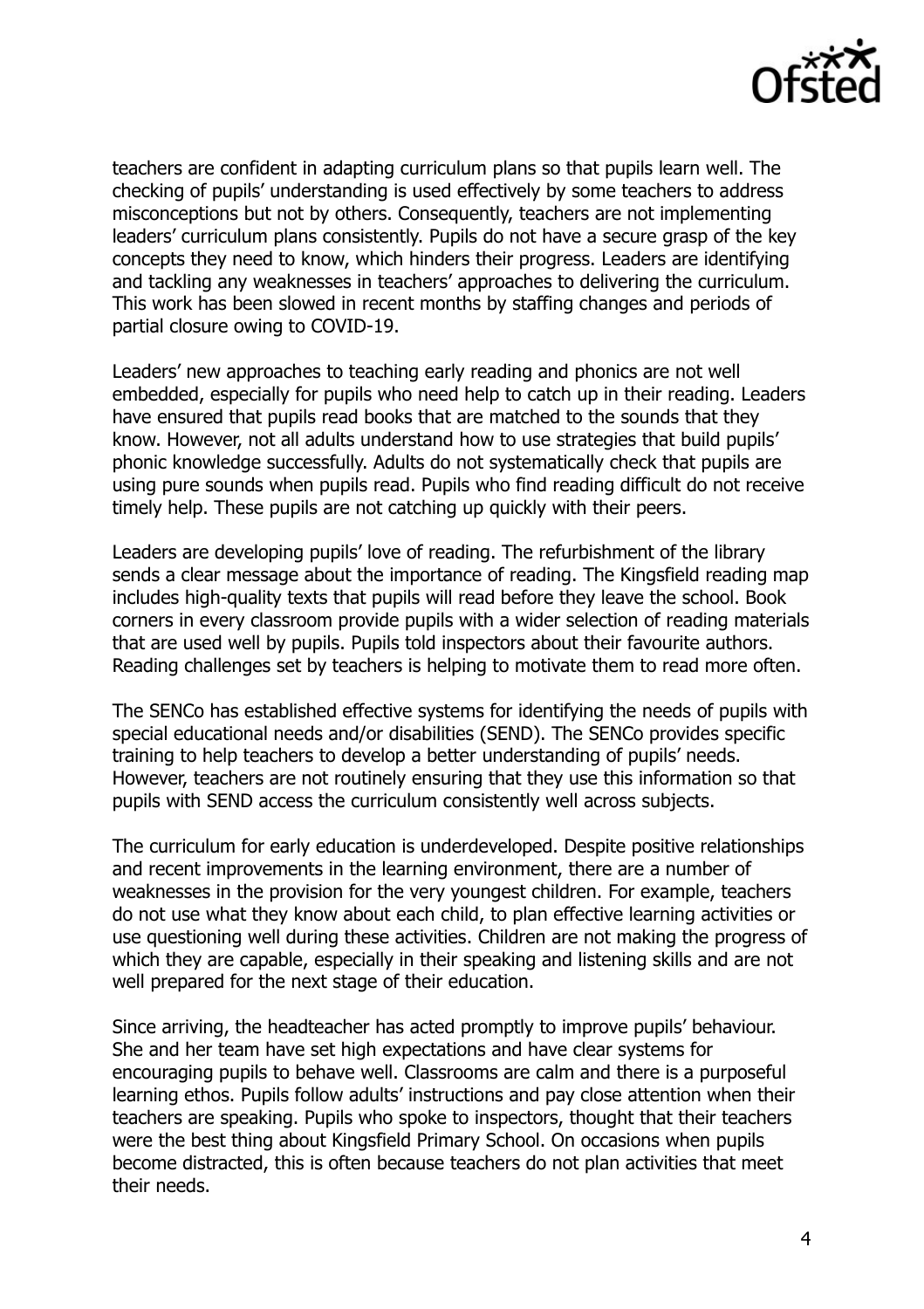

Leaders have ensured that staff are receiving training that is tailored to their professional development. Staff are generally very supportive of the leadership team. They consider that a team approach is helping to improve the school. Staff say that leaders do consider their workload and that there is always an open door should they need to share any concerns. The trust is proactive in supporting staff and has dedicated teams to support staff well-being.

The IEB uses its expertise well to support and hold school leaders to account. Members of the IEB gather information from a range of sources, so that their questioning focuses on the important things. This ensures that leaders are tackling the right priorities that will help the school to improve quickly.

## **Priorities for further improvement:**

The curriculum plans for the early years are not fully developed. Teachers do not understand how to plan activities that builds children's learning sequentially. As a result, children do not make sufficient progress, especially in their communication and language development. Children are not prepared well for their next stage of education. Leaders must ensure that staff receive guidance and training about how children learn. Leaders need to plan the early years curriculum so that it supports children's subsequent learning through the rest of the school.

# **Additional support**

The trust continues to check the school's progress through the IEB. It holds leaders to account to ensure that the quality of education is improving. The trust provides practical support which is helping in the refurbishment of the school building. Subject leaders and teachers benefit from the shared expertise from other schools within the trust as well as the support from a local teaching school. This is helping to secure their understanding about teaching a high-quality curriculum. Leaders make careful consideration of any support they are offered, ensuring that it is adapted to meet the school's context and requirements.

## **Evidence**

Inspectors observed the school's work, scrutinised documents and met with the headteacher, the assistant headteachers, one of who is the SENCo, subject leaders, teachers and other staff. We also spoke to the multi-academy trust chief executive officer and the director of education for the trust.

We looked at 79 responses to Ofsted's online survey, Parent View, including 29 freetext responses. We also considered 37 responses to Ofsted's online staff